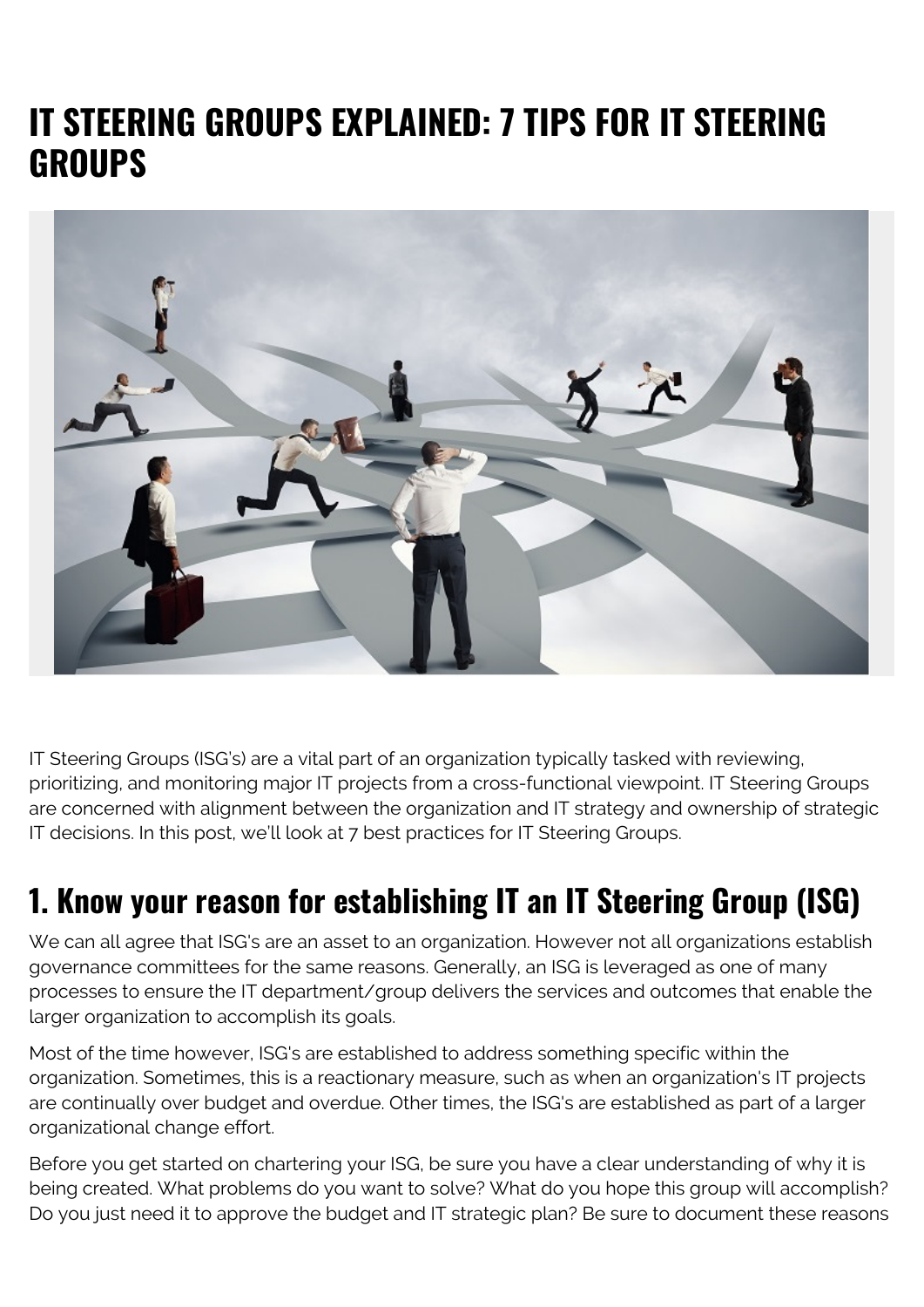in the ISG charter.

#### **2. Establish clear functions for your IT Steering Group**

The only thing worse than no governance is too much governance. There are reasons IT organizations have Directors, managers and CIO's. Your ISG should not remove the decision-making ability from these individuals. Rather, it should guide the big picture direction of the organization and can in some circumstances even ratify the decision of IT leadership. I've seen several small organizations establish an ISG only to become frustrated with the added bureaucracy. Most of the time this is because the IT committee tried to accomplish too much too soon. Below are a few examples of what decisions **IT Governance** bodies should make and what decisions should be left to the managers.

| <b>ISG Decision</b>                                     | <b>IT Management Decision</b>                                            |
|---------------------------------------------------------|--------------------------------------------------------------------------|
| Approval of an IT Strategic Plan                        | Decision between Dell, HP, and Lenovo (or other)<br>endpoints            |
| Review and approve the IT Budget                        | Assignment of project team members                                       |
| Approval of IT policies                                 | Technical architecture                                                   |
| Set project priorities based on organizational<br>needs | Storage technology selection                                             |
| Approve IT Headcount                                    | Recruit, review and hire job candidates                                  |
| Approve the security plan / framework                   | Determine what security controls should be included<br>a security policy |

## **3. Kickoff the IT Steering Group with a Formal Charter**

There is no one right way to write a steering group charter. A quick internet search will reveal several examples that can be used as a template. As a general guideline, I like to have at least the following sections:

- Purpose Statement
- Scope Establishes what the ISG is responsible for
- Membership Include any mandatory members, as well as any ex-officio (non-voting) members
- Leadership Chair, Assistant Chair, etc.
- Expectations of Steering Group Members
- Decision Making How will decisions of the ISG be made and documented? Will it be a vote? Do you require a majority vote? Is there a required quorum for meetings?

One item to always include in your ISG charter is some sort of formal authorization of the group by senior leadership. Oftentimes this is simply done by having a senior executive sign the charter document. By doing this, you can ensure the steering group is authorized to perform the work outlined in the scope section of the project charter.

An item that is often left off of an ISG charter is the expectations of group members section. I find that having this section helps to establish clear expectations for everyone involved in the ISG. It also provides a mechanism for the steering group chair to hold group members accountable to their